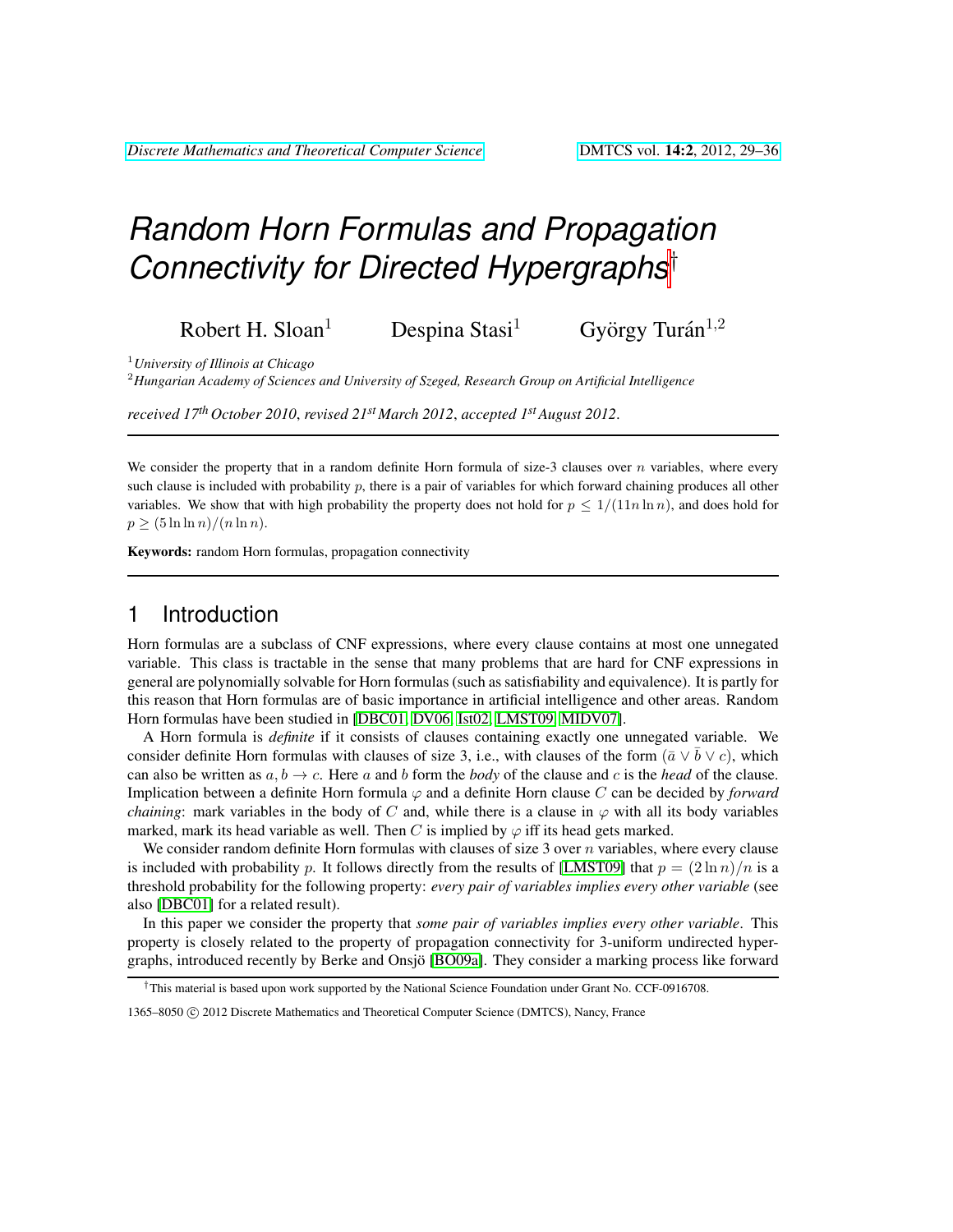chaining, except that now a vertex can be marked if it is contained in an edge whose other two vertices are already marked. A 3-uniform undirected hypergraph is *propagation connected* if there is a pair of vertices such that the marking process, starting from that pair, marks every vertex. Berke and Onsjö showed that for  $p < 1/(n(\log n)^2)$  random hypergraphs are *a.a.s.* not propagation connected [\[BO09a\]](#page-5-0) and for  $p > 1/(n(\log n)^{0.4})$  random hypergraphs are *a.a.s.* propagation connected [\[BO09b\]](#page-6-5). The first result proves a *lower bound* for the transition from random hypergraphs being *a.a.s.* not propagation connected to random hypergraphs being *a.a.s.* propagation connected, and the second result proves an *upper bound* for the transition. We use the terms lower and upper bound in a similar sense throughout the paper.

The Horn formula property mentioned above is equivalent to propagation connectivity for *directed* 3 uniform hypergraphs, where by a directed hypergraph we mean a hypergraph with each edge having a distinguished vertex called its head, and the other vertices called its body. (This is one of the possible definitions of a directed hypergraph. There are several other variants.) In the rest of the paper we use the terminology of propagation connectivity for directed hypergraphs instead of Horn formulas. We show that random directed 3-uniform hypergraphs for  $p \le 1/(11n \ln n)$  are *a.a.s.* not propagation connected and for  $p \ge (\frac{5 \ln \ln n}{n \ln n})$  are *a.a.s.* propagation connected. The proofs are based on two versions of the "fanning-out process" (see, e.g., [\[Kar90,](#page-6-6) [JŁR00\]](#page-6-7)). For the upper bound we start the process by exploring a subset of the vertices and finding a maximal degree pair within that subset.

For the undirected hypergraph version of the problem, Coja-Oghlan, Onsjö and Watanabe concurrently and independently proved lower and upper bounds, both of the order  $1/(n \ln n)$  [\[COOW10\]](#page-6-8). It appears that their argument can be adapted to yield order  $1/(n \ln n)$  lower and upper bounds in the directed case as well. The proofs we present here are simpler.

The lower and upper bounds are presented in Section 3 and 4. In the closing section we mention a few open problems.

# 2 Preliminaries

We consider 3-uniform directed hypergraphs H with directed edges of the form  $u, v \rightarrow w$ . The pair  $(u, v)$ is the *body* of the edge and w is the *head* of the edge. Note that the body is an unordered pair. The *degree* of a pair  $(u, v)$  is the number of vertices w that form an edge  $u, v \rightarrow w$  with the pair. We refer to vertex w as a *successor* of  $(u, v)$ . The  $(u, v)$ -propagation connected component (or simply  $(u, v)$ -component) of H is the set of vertices marked by the marking process starting with  $(u, v)$ .

The probability model where a random directed hypergraph is formed over the vertex set  $[n] = \{1, \ldots, n\}$ by including each edge  $u, v \rightarrow w$  independently with probability p is denoted by  $\mathcal{DH}(n, p)$ . For any monotone increasing property of directed hypergraphs the probability that the property holds for a random directed hypergraph drawn from  $\mathcal{DH}(n, p)$  is a monotone non-decreasing function of p (see [\[Bol01,](#page-6-9) Th.2.1]).

<span id="page-1-0"></span>We use the following versions of the Chernoff bounds [\[JŁR00\]](#page-6-7).

#### **Proposition 2.1** *If*  $X \in BIN(n, p)$  *and*  $t > 0$  *then* (a)  $Pr[X \geq \mathbb{E}[X] + t] \leq exp \left\{-\frac{t^2}{2\sqrt{\mathbb{E}[X]}}\right\}$  $2(\mathbb{E}[X]+\frac{t}{3})$  $\big\}$ , (b)  $Pr[X \leq \mathbb{E}[X] - t] \leq exp\left\{-\frac{t^2}{2\mathbb{E}[X]}\right\}.$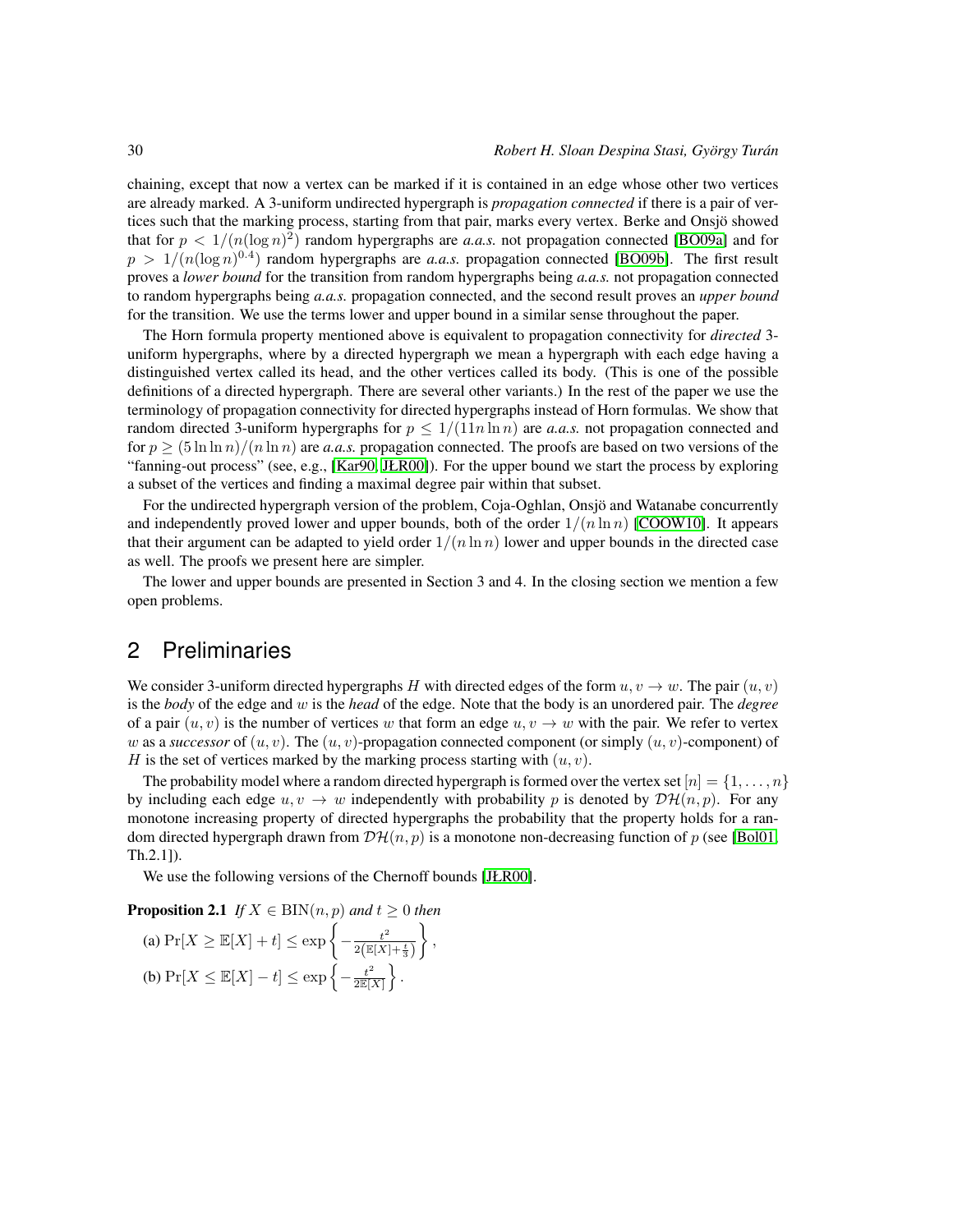### 3 A lower bound

We first give a lower bound for probabilities p such that a random directed hypergraph from  $\mathcal{DH}(n, p)$  is *a.a.s.* propagation connected.

<span id="page-2-2"></span>**Theorem 3.1** Let  $p \leq 1/(11n \ln n)$ . In a random directed hypergraph from  $D\mathcal{H}(n, p)$  a.a.s. every prop*agation connected component has size at most* 11 ln n*.*

**Proof:** By monotonicity we may assume  $p = 1/(11n \ln n)$ . The following process is used to explore  $H \in \mathcal{DH}(n, p)$ . Start with two sets  $A_0 = \{u, v\}$  and  $B_0 = \emptyset$ . The sets  $A_i$  and  $B_i$  represent the sets of *discovered vertices* and *saturated pairs* at iteration i respectively, and put  $m_i = |A_i|$ . At iteration i of the process consider vertices  $u_i$  and  $v_i$  such that  $u_i, v_i \in A_{i-1}$  and  $(u_i, v_i) \notin B_{i-1}$ . Find every edge  $u_i, v_i \to w$  where  $w \notin A_{i-1}$ . Construct the set  $A_i$  so that it contains all vertices in set  $A_{i-1}$ plus all vertices w, where w is the head of an edge that was found in step i. Construct the set  $B_i$  by  $B_i = B_{i-1} \cup \{(u_i, v_i)\}\.$  When every pair in  $A_i$  is saturated, we have discovered all the vertices in the component, and from then on we put  $A_j = A_i$ ,  $B_j = B_i$  for every  $j > i$ .

We need to show that this process stabilizes after a small number of steps with high probability. Define  $X_i$  to be the number of successors, in  $V \setminus A_{i-1}$ , of the pair  $(u_i, v_i)$  to be saturated. Each edge with body  $(u_i, v_i)$  and head in  $V \setminus A_{i-1}$  is in the hypergraph with probability p, independently of the presence or absence of any other edge. Furthermore each such edge is considered at most once in the process. Thus  $X_i \in BIN(n-m_{i-1}, p).$ 

Let  $k = \lceil 11 \ln n \rceil$ . If the process generates at least k vertices then this must happen in the first  $\binom{k-1}{2}$ iterations. Thus the probability of generating at least  $k$  vertices is at most

<span id="page-2-0"></span>
$$
\Pr\left[\sum_{i=1}^{k-1} X_i \ge k-2\right].\tag{1}
$$

Let  $X_i^+ \in BIN(n, p)$  and replace the upper limit in the summation [\(1\)](#page-2-0) by  $\binom{k}{2}$  for convenience. Then, noting that  $\sum_{i=1}^{\binom{k}{2}} X_i^+ \in \text{BIN}\left(\binom{k}{2}n, p\right)$  and as such has mean  $\binom{k}{2}np$ , the probability [\(1\)](#page-2-0) can be upper bounded by

$$
\Pr\left[\sum_{i=1}^{\binom{k}{2}} X_i^+ \ge k-2\right] = \Pr\left[\sum_{i=1}^{\binom{k}{2}} X_i^+ \ge \binom{k}{2} np + k - 2 - \binom{k}{2} np\right].
$$

Using the values of p and k we note that  $np \sim 1/k$ , giving  $\binom{k}{2} np \sim k - 2 - \binom{k}{2} np \sim k/2$ . Then the Chernoff bound (Proposition [2.1\(](#page-1-0)a)) with  $t = k - 2 - {k \choose 2} np$  gives the upper bound  $\exp \{- (3k)/16\} \sim$  $\exp\{-(33\ln n)/16\} = o(n^{-2})$ , which implies the theorem by the union bound.

#### 4 An upper bound

<span id="page-2-1"></span>In this section we give a sufficient condition for probabilities  $p$  such that a random directed hypergraph from  $\mathcal{DH}(n, p)$  is *a.a.s.* propagation connected.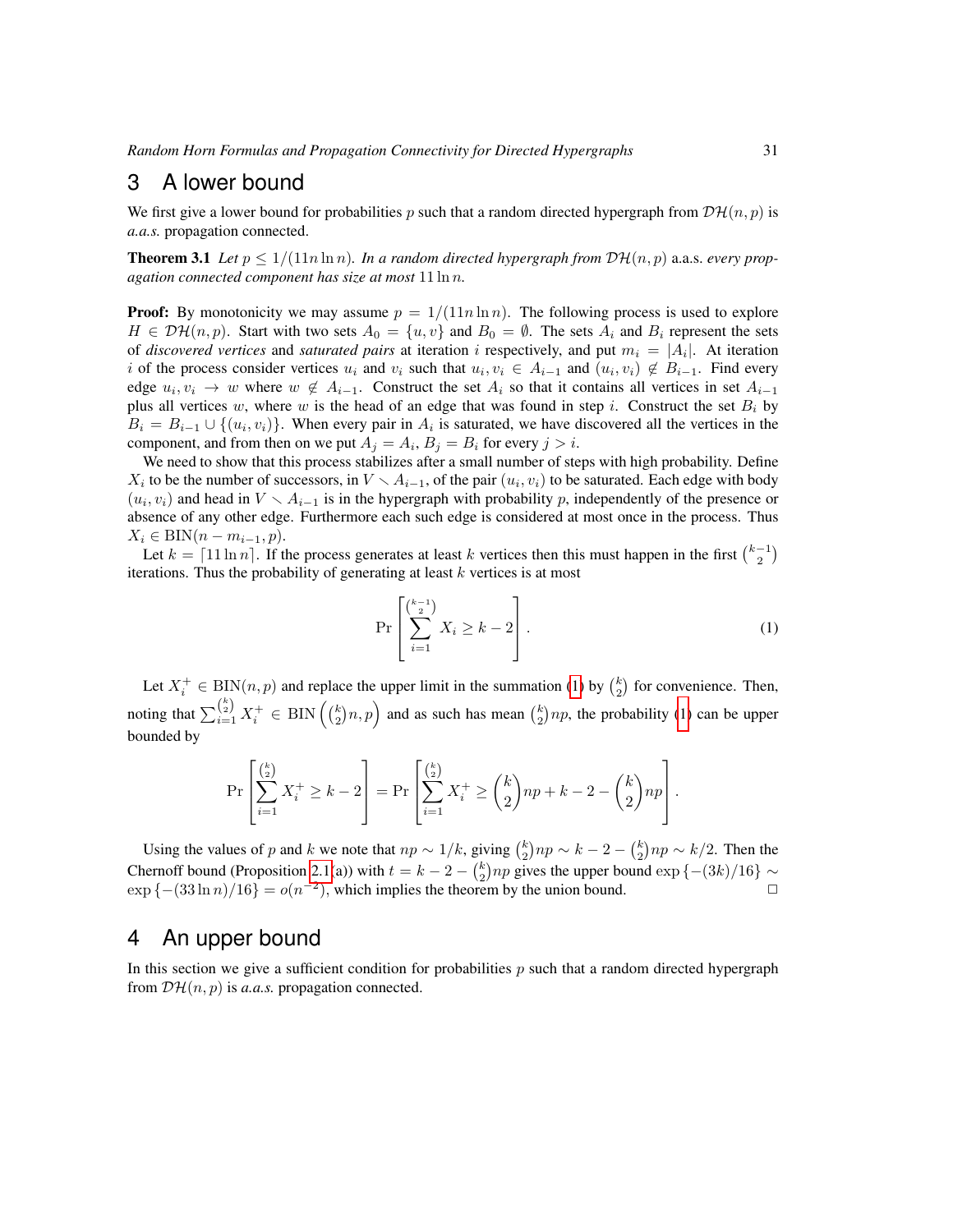**Theorem 4.1** *For*  $p > (5 \ln \ln n)/(n \ln n)$  *a random directed hypergraph from*  $D\mathcal{H}(n, p)$  *is a.a.s. propagation connected.*

**Proof:** By monotonicity we may assume  $p = (5 \ln \ln n)/(n \ln n)$ . We use a modification of the process described above. First we consider *all* edges over the first n/4 vertices and find a highest-degree pair  $(u, v)$  in that subset. Starting from the successors of that pair we find a sufficiently large part of the rest of the component using a variant of the original process organized into phases as follows.

Let  $m = \left[ (\ln n)/(\ln \ln n) \right]$  and assume that we found a pair  $(u, v)$  with m successors  $w_1, \ldots, w_m$ among the first  $n/4$  vertices. Let  $A_0 = \{w_1, \ldots, w_m\}$  be the initial set of discovered vertices and let  $C_0$ be the (3/4)n vertices not considered so far, forming the initial set of *available vertices*. In iteration i of the new process we pick an arbitrary set  $D_{i-1} \subseteq C_{i-1}$  of  $n/2$  available vertices, and we find all edges  $u, v \to w$ , where  $u, v \in A_{i-1}$  and  $w \in D_{i-1}$ . If there are at least m distinct successors in  $D_{i-1}$  then let  $A_i$  be any m of these and put  $C_i = C_{i-1} \setminus A_i$ . Otherwise let  $A_j = A_{i-1}$  for every  $j \geq i$ . We run this process for  $\lceil \ln n \ln n \rceil$  iterations.

The following lemma, analogous to bounds for graphs (see [\[Bol01,](#page-6-9) Ch.3]), gives a bound for the maximal degree of a pair in  $H \in \mathcal{DH}(n, p)$ . This lemma is stated for the smaller and simpler probability  $1/(n \ln n)$ , but applies also to larger p by monotonicity.

<span id="page-3-1"></span>**Lemma 4.2** If  $p = 1/(n \ln n)$ , then the maximum degree of  $H \in \mathcal{DH}(n, p)$  is a.a.s. at least  $(\ln 4n)/(\ln \ln 4n)$ .

**Proof:** Let  $d = \lfloor (\ln 4n)/(\ln \ln 4n) \rfloor$  and let the random variable  $Y_{ij}$  be the number of successors of pair  $(i, j)$  in H. Then  $Y_{ij} \in BIN(n-2, p)$  and since we are dealing with directed edges, the variables  $Y_{ij}$  are independent. Thus the probability that every degree is smaller than  $d$  is

$$
(1 - \Pr[Y_{ij} \ge d])^{n \choose 2} \le \left(1 - {n-2 \choose d} p^d (1-p)^{n-2-d}\right)^{n \choose 2} < \left(1 - \frac{1}{2} {n-2 \choose d} p^d\right)^{n \choose 2},
$$

if n is sufficiently large. For the last inequality we used the fact that  $(1-p)^{n-2-d} = 1 - o(1)$ . Using  $1 - x < e^{-x}$ , we need to show that

$$
\left(\frac{pn}{d}\right)^d n^2 \to \infty.
$$

This follows by taking logarithms and using the definitions of p and d. Specifically we use  $(\ln 4n)/(\ln \ln 4n) \leq d \leq (2 \ln 4n)/(\ln \ln 4n)$  to get

$$
d\ln\left(\frac{pn}{d}\right) + 2\ln n > \frac{(\ln 4n)(\ln\ln\ln 4n - \ln 2)}{\ln\ln 4n} + (\ln n)\left(1 - \frac{\ln\ln n}{\ln\ln 4n}\right) - (\ln 4)\left(1 + \frac{\ln\ln n}{\ln\ln 4n}\right).
$$

The expression on the right tends to infinity, since the first term tends to infinity, the second term is positive and the third term has a constant limit.

<span id="page-3-0"></span>We also use a version of a lemma of [\[BO09b\]](#page-6-5) showing that *a.a.s.* every component is either small or contains every vertex. Such a statement holds for several probabilities  $p$ , but we state it here for  $p = (5 \ln \ln n)/(n \ln n)$ , as this property is not monotone. This lemma is similar to the gap theorem in [\[Kar90\]](#page-6-6) and its proof is included for completeness.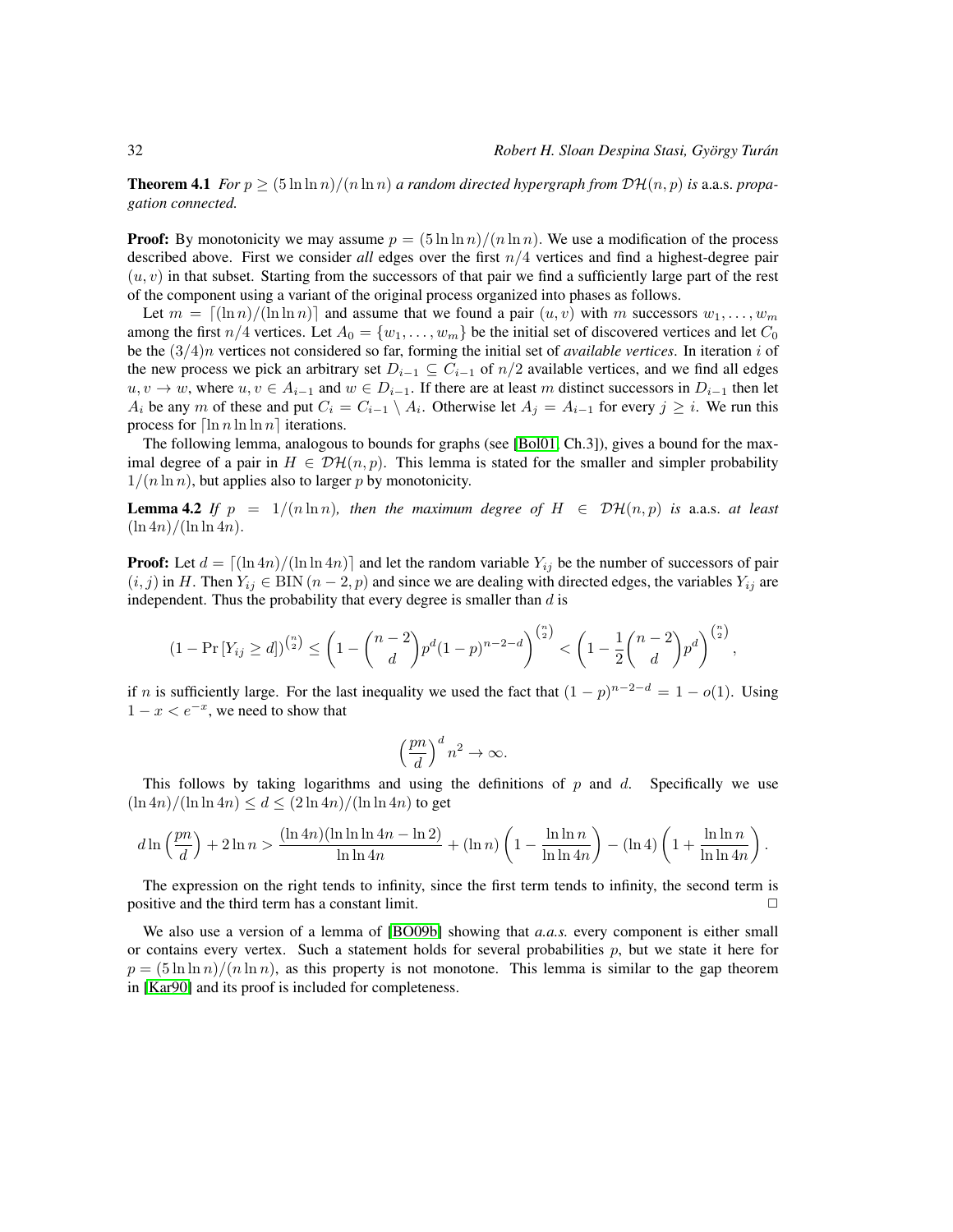**Lemma 4.3 ([\[BO09b\]](#page-6-5))** *If*  $p = (5 \ln \ln n)/(n \ln n)$  *then* a.a.s. *every propagation connected component* has either size n or size less than  $(\ln n)^2$ .

**Proof:** If a set of vertices is a propagation connected component then there can be no edges with body in the component and head outside. Thus the probability that there is a component of size  $k$  is at most

$$
\binom{n}{k} \cdot (1-p)^{\binom{k}{2}(n-k)}
$$

.

We show that for  $(\ln n)^2 \le k \le n - 1$  this quantity is  $o(1/n)$ . If  $n/2 \le k \le n-1$  then replacing  $\binom{n}{k}$  with  $\binom{n}{n-k}$  gives the upper bound

$$
\left(\frac{ne}{n-k}\right)^{n-k} \exp\left\{-p\binom{k}{2}(n-k)\right\} = \exp\left\{-(n-k)\left(p\binom{k}{2} - \ln\left(\frac{ne}{n-k}\right)\right)\right\}.
$$

As  $p_{\binom{k}{2}} = \Omega(n \ln \ln n / \ln n)$ , the probability is upper bounded by  $\exp\{-\Omega(n \ln \ln n / \ln n)\}$ . Else  $(\overline{\ln} n)^2 \le k < n/2$  and the analogous calculation gives the upper bound

$$
\exp\left\{-k\left(\ln k+\frac{p(k-1)(n-k)}{2}-(\ln n+1)\right)\right\}.
$$

Here  $n - k$  can be replaced by  $n/2$  and then substituting the values of p and k we can lower bound  $\ln k + p(k-1)(n-k)/2 - (\ln n + 1)$  by  $\Omega(\ln n)$ . Since  $k \ge (\ln n)^2$  we get an upper bound of the form  $\exp\{-\Omega((\ln n)^3)\}$  $\}$ .

Returning to the proof of Theorem [4.1,](#page-2-1) let us say that we are successful if we find a pair of degree  $m$ among the first  $n/4$  vertices, we can run the iterative process for  $\left[\ln n \ln \ln n\right]$  iterations, always finding  $m$  new vertices, and the event described in Lemma [4.3](#page-3-0) occurs. In this case, after the last iteration we found a component of size  $(\ln n)^2$ , and by Lemma [4.3](#page-3-0) the hypergraph is propagation connected.

The number  $Z_i$  of edges added in the *i*th iteration has distribution BIN  $\left(\binom{m}{2}\frac{n}{2}, p\right)$ . Using the Chernoff bound (Proposition [2.1\(](#page-1-0)b)) for the probability that there are fewer than  $m$  such edges we get

$$
\Pr\left[Z_i < m\right] \le \exp\left\{-\frac{\left(\mathbb{E}[Z_i] - m\right)^2}{2\mathbb{E}[Z_i]}\right\} < \exp\left\{-\frac{\ln n}{41\ln\ln n}\right\}.\tag{2}
$$

The last bound is due to  $\mathbb{E}[Z_i] \sim m^2np/4 \sim (5 \ln n)/(4 \ln \ln n)$  and  $\mathbb{E}[Z_i] - m \sim (\ln n)/(4 \ln \ln n)$ which gives

<span id="page-4-1"></span><span id="page-4-0"></span>
$$
\frac{\left(\mathbb{E}[Z_i] - m\right)^2}{2\mathbb{E}[Z_i]} \sim \frac{\ln n}{40 \ln \ln n}.
$$

Since we saturate more than one pair in an iteration it is possible that the same vertex is discovered by more than one edge. The probability of such a conflict is at most

$$
\binom{\binom{m}{2}}{2} \cdot \frac{n}{2} \cdot p^2 = O\left(\frac{(\ln n)^2}{n(\ln \ln n)^2}\right). \tag{3}
$$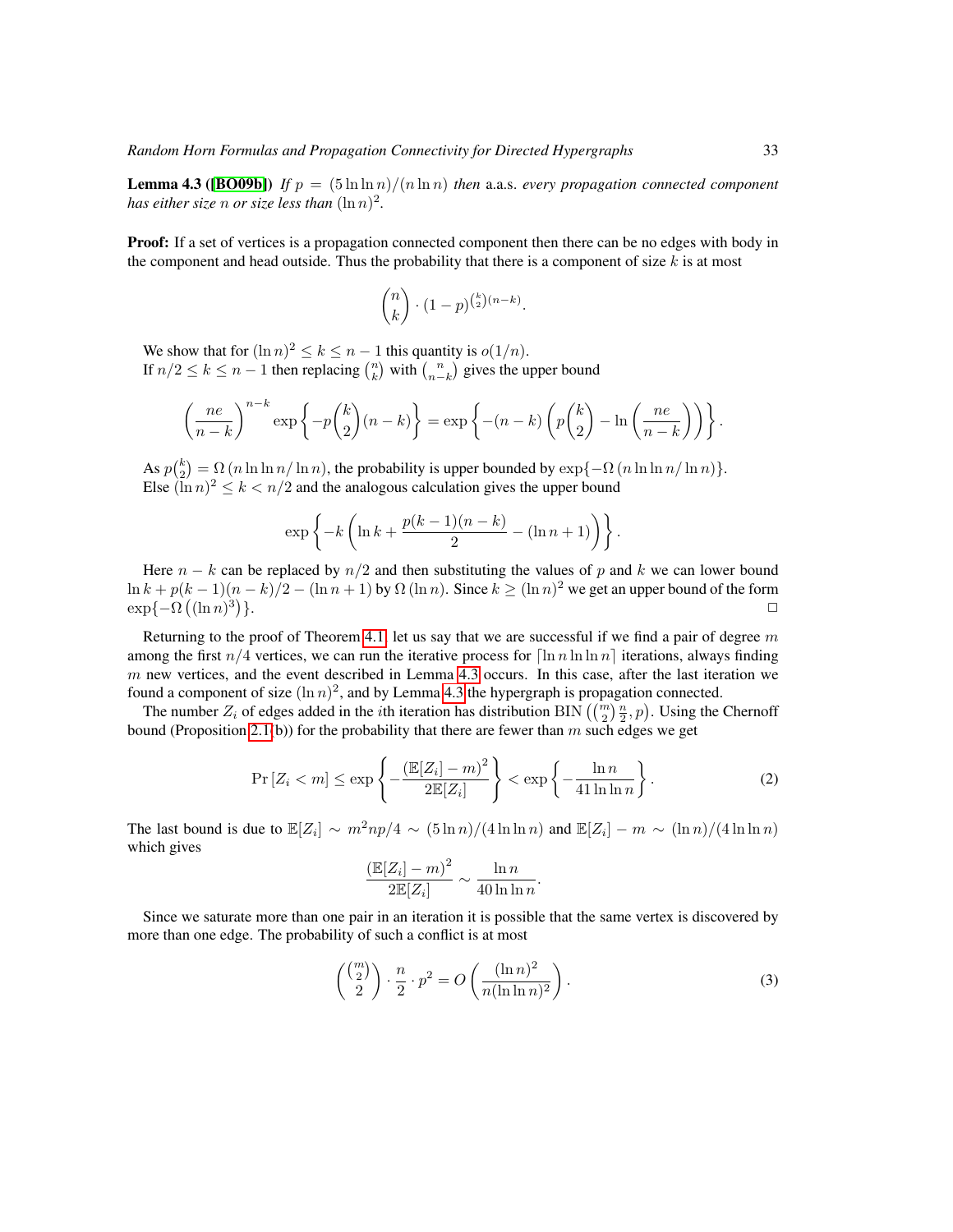If  $Z_i \geq m$  and there are no conflicts in iteration i then we found at least m new vertices in that iteration. Hence, using Lemmas [4.2,](#page-3-1) [4.3](#page-3-0) and the bounds [\(2\)](#page-4-0) and [\(3\)](#page-4-1), the probability of failure is

$$
o(1) + O\left(\frac{(\ln n)^3}{n\ln \ln n} + \exp\left\{-\frac{\ln n}{41\ln \ln n}\right\} \ln n \ln \ln n\right) = o(1).
$$

The approach used in this paper seems to require edge probabilities of the order of magnitude given in Theorem [4.1,](#page-2-1) as the probability should be large enough to produce a sufficient number of newly discovered vertices, starting from an initial set of size determined by the maximum degree calculation of Lemma [4.2.](#page-3-1)

# 5 Open Problems

It follows from the result of [\[LMST09\]](#page-6-3) mentioned in the introduction and Theorem [3.1](#page-2-2) that the fraction of pairs  $(u, v)$  such that the  $(u, v)$ -component has size n grows from 0 to 1 over the interval between  $p = \Omega(1/(n \ln n))$  and  $O(\ln n/n)$ . It would be interesting to have more detailed information about growth over this interval.

Forward chaining can be studied for different ranges of the parameters. For example, [\[MIDV07\]](#page-6-4) gives phase transition results on forward chaining where the marking process is started from a positive fraction of the vertices and p is of the form  $c/n^2$ . Forward chaining could be studied beyond just determining the size of the component produced. The process producing a propagation connected component can also be viewed, using the terminology of propositional logic, as a resolution derivation of consequences, or using the terminology of directed graphs, as a hyperpath  $[AL<sup>+</sup>10]$ . Considering combinatorial parameters of the structure of a propagation connected component, such as its depth, could also be of interest from the point of view of knowledge base applications.

The Internet and other large networks motivated the study of random graphs in models different from the standard models of fixed edge probabilities or fixed number of edges. For evolving knowledge bases, modeled by random Horn formulas, we are not aware of any such work. A possible choice would be to consider random subformulas of a given formula (corresponding to 'true' knowledge). For random graphs such a model has been studied, e.g., in [\[CH07\]](#page-6-10).

# 6 Acknowledgements

The authors would like to thank the referee for a careful reading of this paper and useful suggestions.

### **References**

- <span id="page-5-1"></span>[AIL<sup>+</sup>10] Giorgio Ausiello, Giuseppe F. Italiano, Luigi Laura, Umberto Nanni, and Fabiano Sarracco. Classification and traversal algorithmic techniques for optimization problems on directed hyperpaths. Technical Report n.18, Dipartimento di Informatica e Sistemistica "Antonio Ruberti", Universita di Roma "La Sapienza", 2010. `
- <span id="page-5-0"></span>[BO09a] Robert Berke and Mikael Onsjö. Propagation connectivity of random hypergraphs. In *Stochastic Algorithms: Foundations and Applications, SAGA*, pages 117–126. Springer LNCS 5792, 2009. An update appears in [\[BO09b\]](#page-6-5).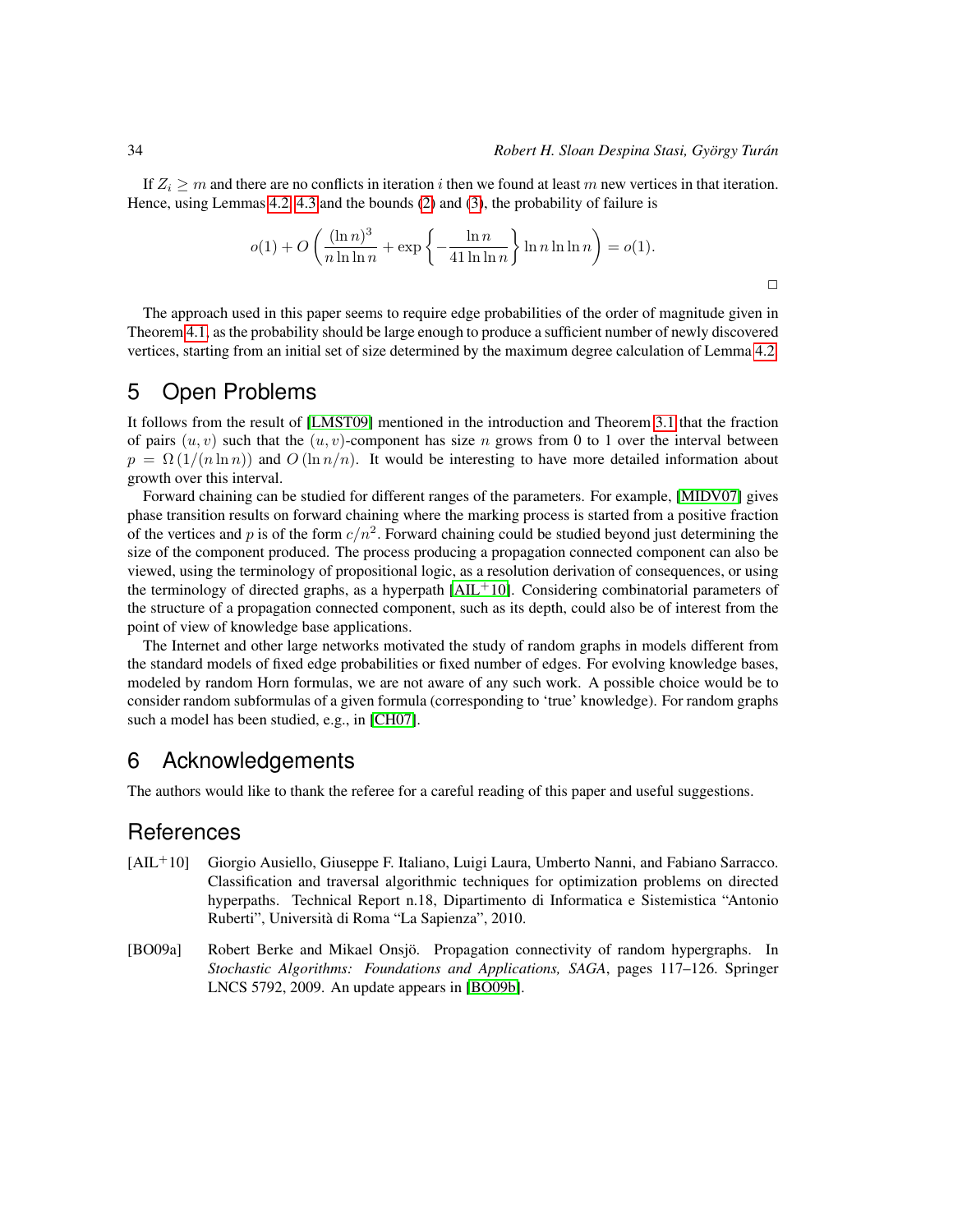- <span id="page-6-5"></span>[BO09b] Robert Berke and Mikael Onsjo. Propagation connectivity of random hypergraphs. Technical ¨ Report 1342-2812, Department of Mathematical and Computing Sciences, Tokyo Institute of Technology, October 2009.
- <span id="page-6-9"></span>[Bol01] Béla Bollobás. *Random Graphs*. Cambridge Studies in Advanced Mathematics. Cambridge University Press, 2001.
- <span id="page-6-10"></span>[CH07] Fan R. K. Chung and Paul Horn. The spectral gap of a random subgraph of a graph. *Internet Mathematics*, 4(2):225–244, 2007.
- <span id="page-6-8"></span>[COOW10] Amin Coja-Oghlan, Mikael Onsjö, and Osamu Watanabe. Propagation connectivity of random hypergraphs. In *Approximation, Randomization, and Combinatorial Optimization. Algorithms and Techniques*, volume 6302 of *Lecture Notes in Computer Science*, pages 490– 503. Springer Berlin / Heidelberg, 2010.
- <span id="page-6-0"></span>[DBC01] Paul E. Dunne and Trevor J. M. Bench-Capon. A sharp threshold for the phase transition of a restricted satisfiability problem for Horn clauses. *J. Log. Algebr. Program.*, 47(1):1–14, 2001.
- <span id="page-6-1"></span>[DV06] Demetrios D. Demopoulos and Moshe Y. Vardi. The phase transition in the random HornSAT problem. In *Computational Complexity and Statistical Physics (Santa Fe Institute Studies in the Sciences of Complexity Proceedings)*, pages 195–220. Oxford University Press, Inc., 2006.
- <span id="page-6-2"></span>[Ist02] Gabriel Istrate. The phase transition in random Horn satisfiability and its algorithmic implications. *Random Struct. Algorithms*, 20(4):483–506, 2002.
- <span id="page-6-7"></span>[JŁR00] Svante Janson, Tomasz Łuczak, and Andrzej Ruciński. *Random Graphs*. Wiley-Interscience Series in Discrete Mathematics and Optimization. Wiley-Interscience, 2000.
- <span id="page-6-6"></span>[Kar90] Richard M. Karp. The transitive closure of a random digraph. *Random Struct. Algorithms*, 1(1):73–94, 1990.
- <span id="page-6-3"></span>[LMST09] Marina Langlois, Dhruv Mubayi, Robert H. Sloan, and György Turán. Combinatorial problems for Horn clauses. In *Graph Theory, Computational Intelligence and Thought*, pages 54–65. Springer LNCS 5420, 2009.
- <span id="page-6-4"></span>[MIDV07] Cristopher Moore, Gabriel Istrate, Demetrios D. Demopoulos, and Moshe Y. Vardi. A continuous-discontinuous second-order transition in the satisfiability of random Horn-SAT formulas. *Random Struct. Algorithms*, 31(2):173–185, 2007.